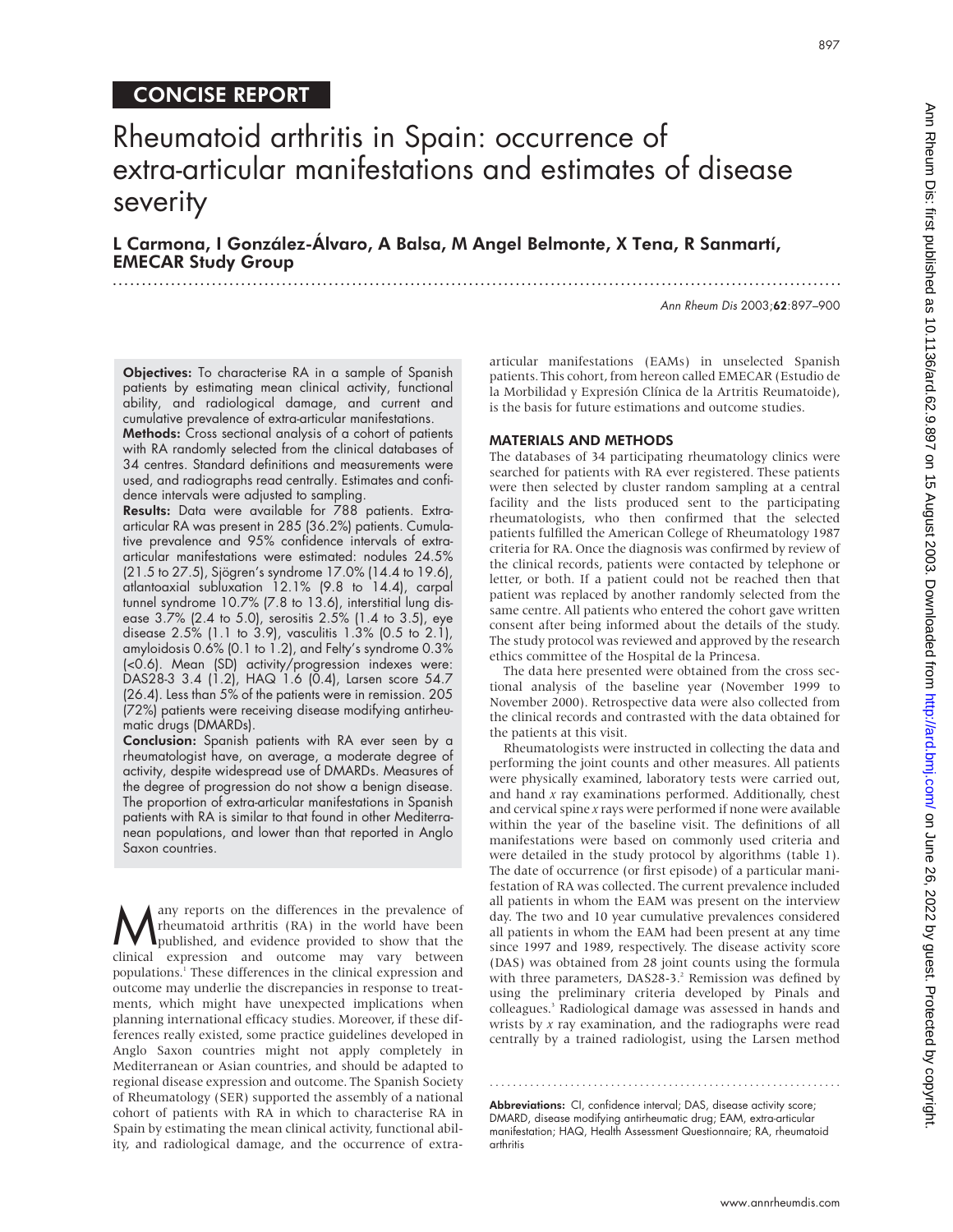Table 1 Cumulative 10 year prevalence and incidence within two and 10 years from diagnosis of extra-articular manifestations in a representative sample of Spanish patients with RA with a mean disease duration of 10 years

|                                   | <b>Definition</b>                                                                                                                                                                                                                                                                                                                                                                                                                                                      | Cumulative<br>prevalence (95% CI) | Incidence within two<br>years (95% CI) | Incidence within 10<br>years (95% CI) |
|-----------------------------------|------------------------------------------------------------------------------------------------------------------------------------------------------------------------------------------------------------------------------------------------------------------------------------------------------------------------------------------------------------------------------------------------------------------------------------------------------------------------|-----------------------------------|----------------------------------------|---------------------------------------|
| Rheumatoid nodules                | Subcutaneous nodules with a diameter $\ge 5$ 24.5 (21.5 to 27.5)<br>mm in extensor face of extremities and<br>fingers. Nodules in atypical locations must<br>have a histological confirmation                                                                                                                                                                                                                                                                          |                                   | 5.2 (3.8 to 7.1)                       | 15.7 (13.0 to 18.9)                   |
| Secondary Sjögren's syndrome      | Presence of RA plus xerophthalmia and/or 17.0 (14.4 to 19.6)<br>xerostomia, both objective and subjective<br>(Vitali et al <sup>15</sup> )                                                                                                                                                                                                                                                                                                                             |                                   | 2.3 (1.4 to 3.7)                       | 9.1 (6.9 to 11.8)                     |
| Anterior atlantoaxial subluxation | Distance between atlas and axis in a<br>lateral x ray of the cervical column in<br>forced flexion is >3 mm, regardless of the<br>presence of symptoms                                                                                                                                                                                                                                                                                                                  | 12.1 (9.8 to 14.4)                | $0.2$ (0.02 to 1.0)                    | 3.2 (1.9 to 5.3)                      |
| Carpal tunnel syndrome            | Presence of symptoms (paraesthesia, pain<br>or tiredness in the median nerve territory)<br>plus one positive sign (Phalen or Tinel), or<br>nerve conduction studies demonstrating<br>median nerve entrapment, or previous<br>treatment or surgery for carpal tunnel<br>syndrome                                                                                                                                                                                        | $10.7$ (7.8 to 13.6)              | $3.5$ (2.4 to 5.0)                     | 8.0 (6.2 to 10.4)                     |
| Interstitial lung disease         | Confirmed either by restrictive pattern or<br>decrease in Tico or KCO in pulmonary<br>function tests or by high resolution CT scan                                                                                                                                                                                                                                                                                                                                     | $3.7$ (2.4 to 5.0)                | $0.5$ (0.2 to 1.4)                     | $1.9$ (1.1 to 3.5)                    |
| Serositis                         | Pleuritis or pericarditis documented in the 2.5 (1.4 to 3.5)<br>clinical record as related to RA or<br>appearing as a new finding in chest x ray,<br>with or without symptoms                                                                                                                                                                                                                                                                                          |                                   | $0.1$ $(0.02 \text{ to } 0.9)$         | $0.4$ (0.1 to 1.3)                    |
| Eye disease                       | Scleritis and/or episcleritis, confirmed by 2.5 (1.1 to 3.9)<br>an ophthalmologist                                                                                                                                                                                                                                                                                                                                                                                     |                                   |                                        | 1.5 $(0.7 \text{ to } 3.0)$           |
| Rheumatoid vasculitis             | Presence in a patient with RA of one or<br>more of the following:<br>(a) Mononeuritis multiplex or acute<br>peripheral neuropathy<br>(b) Peripheral gangrene<br>(c) Histological evidence of necrotising<br>arteritis associated with systemic<br>manifestations<br>(d) Deep cutaneous ulcers or active<br>extra-articular disease (pleuritis,<br>pericarditis, scleritis) if associated with<br>typical digital infarctions or histological<br>evidence of vasculitis | 1.3 $(0.5 \text{ to } 2.1)$       |                                        | $0.4$ (0.10 to 1.5)                   |
| Secondary clinical amyloidosis    | Amyloid deposition confirmed by biopsy in 0.6 (0.1 to 1.2)<br>a target organ or by fine needle aspiration<br>of subcutaneous abdominal fat plus<br>clinical and/or analytical repercussion                                                                                                                                                                                                                                                                             |                                   |                                        | $0.3$ (0.4 to 11.8)                   |
| Felty's syndrome                  | Neutropenia (<1.8×10 <sup>9</sup> neutrophils/l)<br>plus splenomegaly (documented by<br>ultrasound) without another cause in a<br>patient with RA                                                                                                                                                                                                                                                                                                                      | $0.3$ ( $0.6$ )                   |                                        |                                       |

with the Scott modification (range 0-150).<sup>4</sup> All patients were assessed by the Spanish validated version of the Health Assessment Questionnaire (HAQ).<sup>5</sup>

Sample size was based on a pilot study, and calculated to estimate a mean (SD) HAQ score of 0.8 (0.8), with an error of  $\pm 0.1$  (n=673), increased to account for failures in contacting patients and losses to follow up in the following five years, and rounded up. All estimates and confidence intervals are given adjusted to the cluster sampling design by using the *svy* commands of Stata (Stata 7.0, Stata corporation, Texas, 2001). Results are expressed as means (SD) or percentage (with corrected 95% confidence interval (CI) in parentheses), unless detailed otherwise. Time to occurrence of the first event is described by Kaplan-Meier curves and life tables.

### RESULTS

A total of 1329 patients were randomly selected (eligible population 13 260). Of these, 135 patients did not have RA, 96 had died, 228 could not be located, and 82 refused to participate, which gave a final sample of 788 patients. In total, 562 (71.3%) of the patients included were women, with an average age of 61 (13) years and disease duration of 10 (8) years (112 (14.2%) patients had <2 years' disease duration). The

rheumatoid factor was positive in 574 (72.8%). The mean age at diagnosis was 48 (15) years, and 75% of the patients had been diagnosed before the age of 59. The patients who refused to participate were, on average, 10 years older and their disease had started 7 years later than the patients included ( $p$ <0.01), but their other sociodemographic and basic clinical characteristics were similar.

A total of 285 patients (36.2%) had at least one EAM of RA at present. An additional 6.6% had been referred for an EAM in the past, which was not present at the cohort baseline visit. Table 1 shows the cumulative prevalences of specific EAMs. The current prevalence of nodules was 14.3% (95% CI 10.9 to 17.8).

Figure 1 shows the time to the first occurrence of the more common EAMs. Table 1 gives the incidence of each manifestation within two and 10 years from diagnosis.

For measures of function and severity of disease, the median number of painful joints was 3 (25th-75th centile 0–7) and the median number of swollen joints 4 (25th-75th centile 1–8). Mean (SD) DAS28-3, HAQ, and Larsen scores were, respectively: 3.4 (1.2), 1.6 (0.4), and 54.7 (26.4). Only 32 patients were in remission at present, an estimated current prevalence of 4.1% (95% CI 2.8 to 5.7).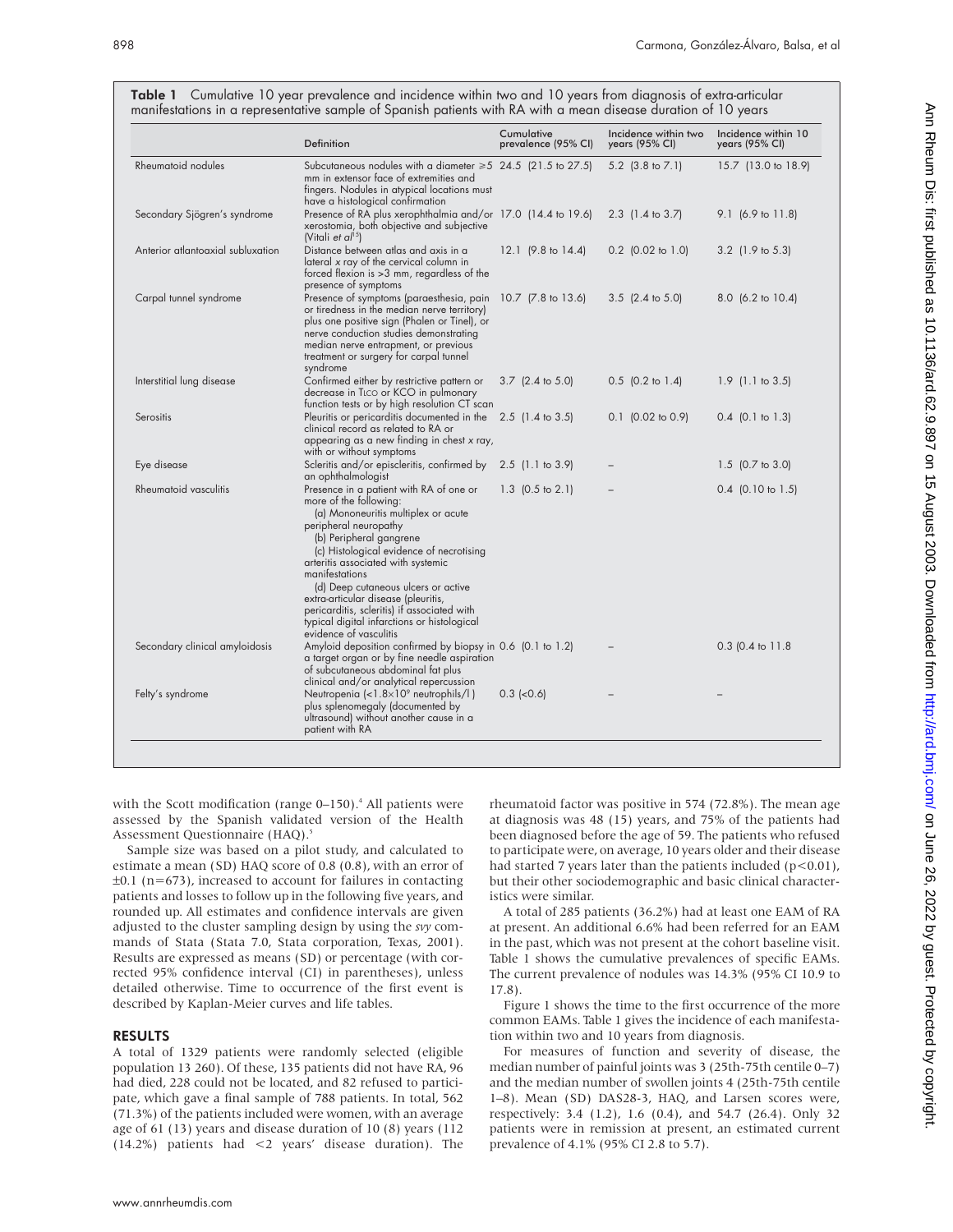

Figure 1 Probability (with 95% CI bands) of presenting with (A) rheumatoid nodules, (B) secondary Sjögren's syndrome, (C) carpal tunnel syndrome, and (D) anterior atlantoaxial subluxation by year after the diagnosis of RA (inverse Kaplan-Meier curves).

# **DISCUSSION**

Several studies show varying patterns of RA in different populations, an issue which has been discussed previously.<sup>16</sup> Some of this variability can be explained by the different methodological approaches of the studies—namely, the selection of patients and the criteria use to define extra-articular disease. Some general conclusions can be drawn from these studies: (*a*) RA seems to be more severe in Anglo Saxon populations, who seem to have more EAMs; (*b*) some EAMs are particularly common in some geographical areas; and (*c*) there is a need to standardise population studies of RA.

We used comprehensive and universally accepted criteria for definition of the EAMs of RA to facilitate comparisons with previous studies. The proportion of patients with extraarticular disease among Spanish patients with RA (36%) is similar to that described previously in Italian and Chilean studies—41% and 38%, respectively,<sup>7 8</sup> and lower than that from Anglo Saxon countries—around 65%.<sup>9 10</sup> In Spain, the prevalence of nodules in RA is similar to that found in Italian patients<sup>7</sup> and lower than found in Anglo Saxon countries.<sup>9</sup> <sup>1</sup> The second most common manifestation of extra-articular RA in Spanish patients is secondary Sjögren's syndrome (17%), which was actively looked for and thus was higher than previously reported in our country<sup>11</sup>; however, it did not reach the prevalence found in Greek patients<sup>11</sup> or even that found in Chilean patients.<sup>8</sup> The prevalence of atlantoaxial subluxation also varies between countries. A community based Finnish study found cervical complications in around one third of their patients, which is a prevalence almost three times greater than our estimate.<sup>12</sup> However, the Finnish patients were older and had a longer disease duration, and we have seen that the prevalence increases rapidly 10 years after diagnosis. The prevalence of atlantoaxial subluxation in Spanish patients with RA is actually closer to that of Malaysian and British patients.<sup>9</sup> All other manifestations are in the lower ranges of those reported, with the exception of eye disease, which is higher than expected, perhaps owing to the inclusion of cases of scleritis and not only episcleritis in our study.

It is difficult to compare the severity of RA between populations as the methods used vary.13 On average, the Spanish patients with RA ever seen by a rheumatologist have moderately active disease, despite widespread use (currently 72%) of disease modifying antirheumatic drugs (DMARDs), and functional and structural progression which is similar to that found in other populations. Unfortunately, DMARD use cannot easily be controlled and it may be a source of variability. Another source of variability may be the genetic differences between RA populations.<sup>14</sup>

The EMECAR study provides national estimates of disease expression in RA. The major strength of the study is the random sampling of patients with RA from a large number of rheumatology centres throughout the country. All participating centres were public, but given the nature of the Spanish health system, with its universal coverage, the probability that any patient diagnosed with arthritis was seen at least once in a public centre is high. The sample includes patients who may not regularly be attending a rheumatologist at present, thus assuring a reasonably representative distribution of patients. Also, the use of a standard protocol to confirm criteria, instead of relying on clinical records only, guarantees a reliable picture of the disease. Moreover, prevalence estimates and confidence intervals account for the sampling scheme by adding a corrective factor, thus obtaining wider though more reliable estimates.

In conclusion, Spanish patients with RA have fewer EAMs than their Anglo Saxon counterparts and a similar number to those of other Mediterranean populations. The disease in Spanish patients seems less severe than in Anglo Saxon populations, although functional and structural outcomes are not benign. The use of standard measures, as well as random sampling of patients may help to unify methodology and to clarify the difference in expression of RA between populations.

#### ACKNOWLEDGEMENTS

The authors thank the Spanish Society of Rheumatology and the medical department of Aventis Pharma, SA, who provided the funding for this project, for their support.